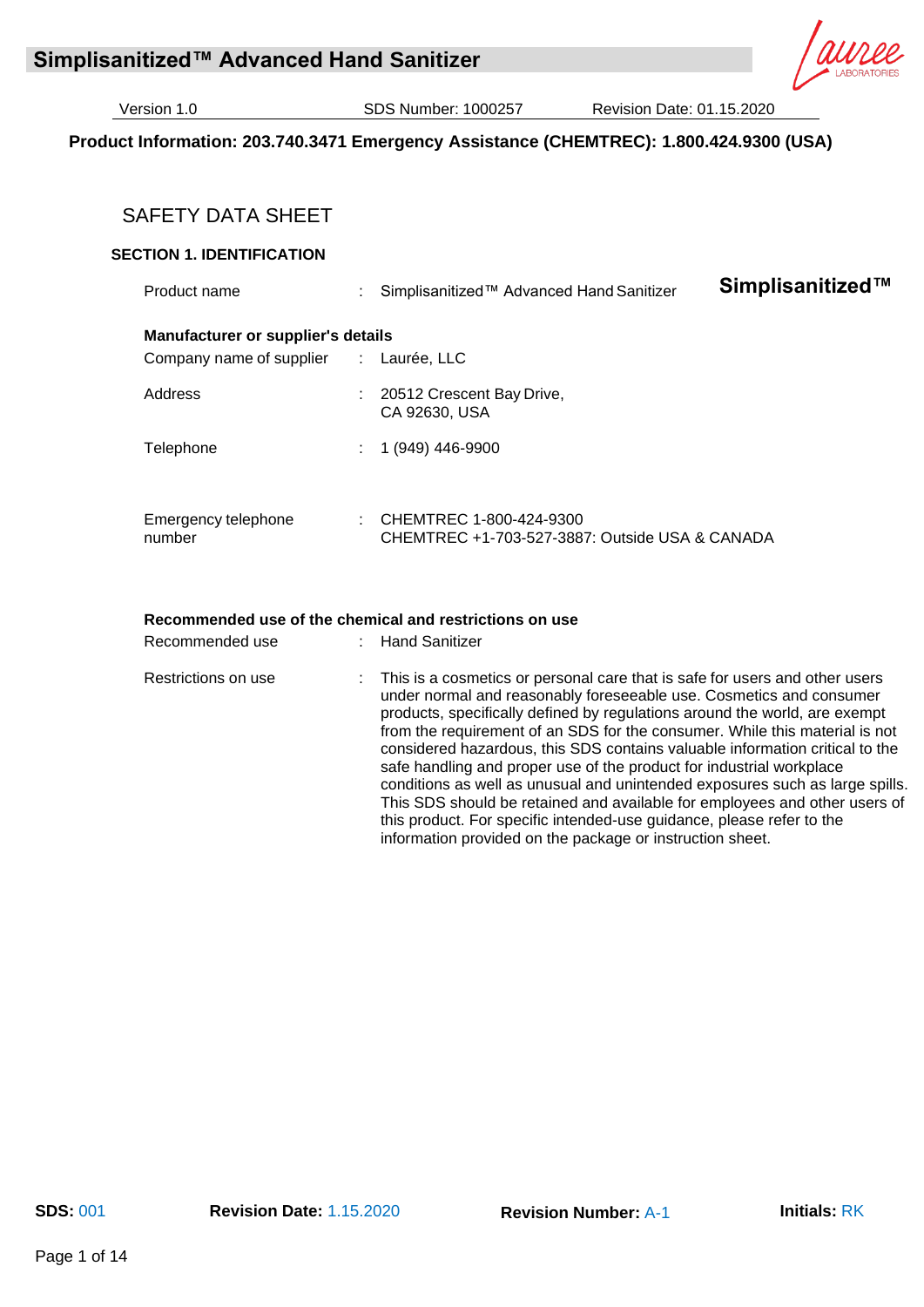**Product Information: 203.740.3471 Emergency Assistance (CHEMTREC): 1.800.424.9300 (USA)**



**+1.703.527.3887 (INT)**



# **GHS label elements, including precautionary statements**



**Signal Word:** DANGER!

| Hazard statement(s) |  |
|---------------------|--|
| H <sub>225</sub>    |  |
| H <sub>3</sub> 19   |  |
|                     |  |

**Precautionary statement(s)** P501 Dispose of contents and container to an approved waste disposal plant. P240 Ground/bond container and receiving equipment. P337 + P313 **If eye irritation persists: Get medical attention.** P305 + P351 + P338 **IF IN EYES: Rinse cautiously with water for several minutes. Remove** contact lenses, if present and easy to do. Continue rinsing. Seek medical attention. P303 + P361 + P353 IF ON SKIN (or hair): Remove immediately all contaminated clothing. Rinse skin with water. P370 + P378 In case of fire: Use dry sand, dry chemical or alcohol-resistant foam for extinction. P210 Keep away from heat, sparks, open flames, and hot surfaces. No smoking. P233 Keep container tightly closed. P403 + P235 Store in a well-ventilated place. Keep cool. P243 Take precautionary measures against static discharge. P241 Use explosion-proof electrical, ventilating, and lighting equipment.

Highly flammable liquid and vapor. Causes serious eye irritation.

**SDS:** 001 **Revision Date:** 1.15.2020 **Revision Number:** A-1 **Initials:** RK

Page 2 of 14

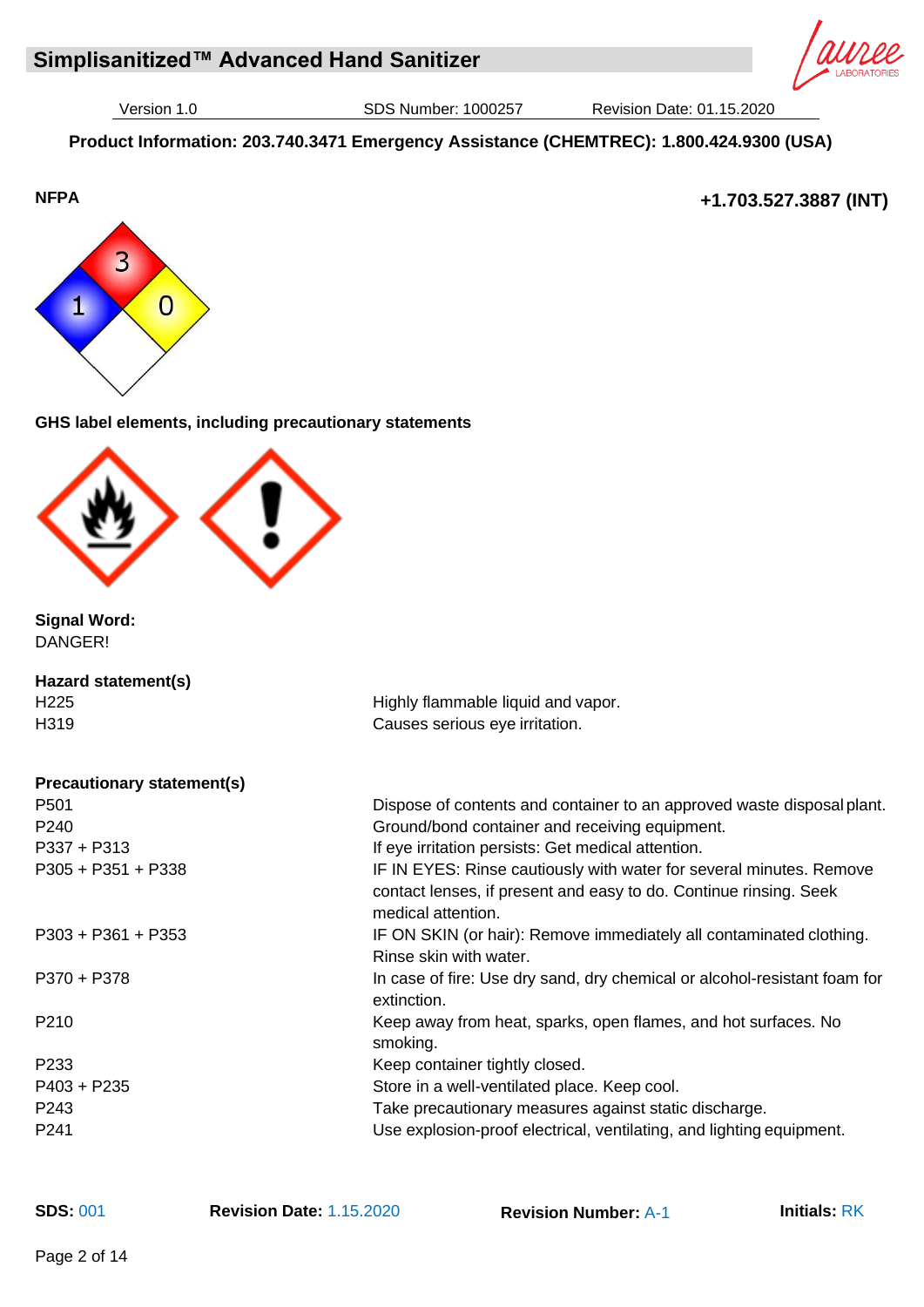**Simplisanitized™ Advanced Hand Sanitizer** 

Version 1.0 SDS Number: 1000257 Revision Date: 01.15.2020

# **Product Information: 203.740.3471 Emergency Assistance (CHEMTREC): 1.800.424.9300 (USA)**

| P <sub>242</sub><br>P <sub>264</sub> | Use only non-sparking tools.<br>Wash hands thoroughly after handling. | +1.703.527.3887 (INT) |
|--------------------------------------|-----------------------------------------------------------------------|-----------------------|
| P <sub>280</sub>                     | Wear protective gloves and eye and face protection.                   |                       |

# **GHS Classification(s)**

Eye irritation (Category 2B) Flammable Liquids (Category 2) Skin irritation (Category 2)

# **Other hazards which do not result in classification:**

#### **Potential Health Effects:**

| Organ       | <b>Description</b>                                                                                                                                                                                                                                                                                                                                                        |
|-------------|---------------------------------------------------------------------------------------------------------------------------------------------------------------------------------------------------------------------------------------------------------------------------------------------------------------------------------------------------------------------------|
| Eyes        | Causes eye irritation. May cause painful sensitization to light. May cause chemical conjunctivitis and<br>corneal damage.                                                                                                                                                                                                                                                 |
| Ingestion   | May cause gastrointestinal irritation with nausea, vomiting and diarrhea. May cause systemic toxicity<br>with acidosis. May cause central nervous system depression, characterized by excitement, followed by<br>headache, dizziness, drowsiness, and nausea. Advanced stages may cause collapse, unconsciousness,<br>coma and possible death due to respiratory failure. |
| Inhalation  | High concentrations may cause central nervous system effects characterized by nausea, headache,<br>dizziness, unconsciousness and coma. Causes respiratory tract irritation. May cause narcotic effects in<br>high concentration. Vapors may cause dizziness or suffocation.                                                                                              |
| <b>Skin</b> | Causes moderate skin irritation. May cause dermatitis by de-fatting the skin from prolonged or repeated<br>contact.                                                                                                                                                                                                                                                       |

# **3. COMPOSITION AND INFORMATION ON INGREDIENTS**

| <b>Chemical identity:</b>     | Alcohol                                                           |
|-------------------------------|-------------------------------------------------------------------|
| <b>Common name / Synonym:</b> | Denatured Dehydrated Alcohol 40B; SDA 40B, 200; Denatured Ethanol |
| <b>CAS number:</b>            | 64-17-5                                                           |
| <b>EINECS number:</b>         | 200-578-6                                                         |
| <b>ICSC number:</b>           | 0044                                                              |
| <b>RTECS#:</b>                | KQ6300000                                                         |
| <b>UN#:</b>                   | <b>UN1987</b>                                                     |
| $EC#$ :                       | 603-002-00-5                                                      |
|                               |                                                                   |

| % Weight | <b>Material</b>     | <b>CAS</b> |
|----------|---------------------|------------|
| 0.0006   | Denatonium Benzoate | 3734-33-6  |
| 99.874   | Ethyl Alcohol       | 64-17-5    |
| 0.12     | tert-Butyl Alcohol  | 75-65-0    |

# **4. FIRST AID MEASURES**

**General advice**

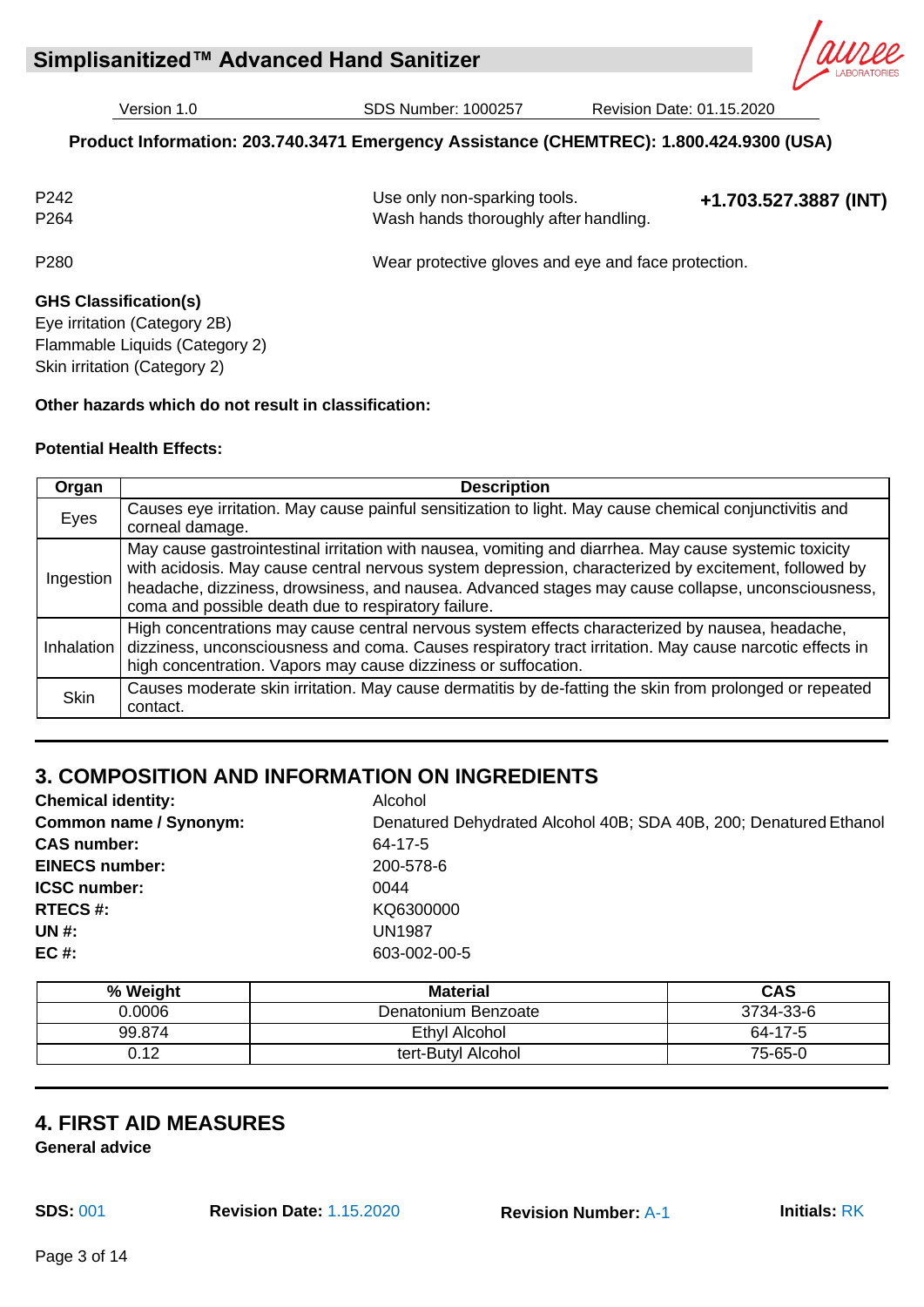

# **Product Information: 203.740.3471 Emergency Assistance (CHEMTREC): 1.800.424.9300 (USA)**

Take proper precautions to ensure your own health and safety before attempting rescue an Consult a physician. Show this safety data sheet to the doctor in attendance. Move out of dangerous area.

# **Skin**

Immediately flush affected area with plenty of water while removing contaminated clothing. Wash contaminated clothing before reuse. Contact a doctor. If irritation persists, get medical attention.

# **Inhalation**

Remove person to fresh air. If signs/symptoms continue, get medical attention. Give oxygen or artificial respiration as needed.

# **Eyes**

Thoroughly flush the eyes with large amounts of clean low-pressure water for at least 15 minutes, occasionally lifting the upper and lower eyelids. If irritation persists, seek medical attention.

# **Ingestion**

DO NOT induce vomiting. If vomiting does occur, have victim lean forward to prevent aspiration. Rinse mouth with water. Seek medical attention. Never give anything by mouth to an unconscious individual.

# **Note to Physician**

Symptoms vary with alcohol level of the blood. Mild alcohol intoxication occurs at blood levels between 0.05- 0.15 %. Approximately 25% of individuals show signs of intoxication at these levels. Above 0.15% the person is definitely under the influence of ethanol; 50-95% of individuals are clinically intoxicated at these levels. Severe poisoning occurs when the blood is ethanol level is 0.3- 0.5%. Above 0.5% the individual will be comatose and death can occur. The unabsorbed ethanol should be removed by gastric lavage after intubating the patient to prevent aspiration. Avoid the use of depressant drugs or the excessive administration of fluids.

# **5. FIRE FIGHTING MEASURES**

# **Suitable (and unsuitable) extinguishing media:**

SMALL FIRE: Use dry chemicals, CO2, water spray or alcohol-resistant foam. LARGE FIRE: Use water spray, water fog or alcohol-resistant foam. Cool all affected containers with flooding quantities of water.

# **Specific hazards arising from the chemical (e.g., nature of any hazardous combustion products):**

Carbon monoxide is expected to be the primary hazardous combustion product.

# **Special protective equipment and precautions for firefighters:**

Wear self-contained breathing apparatus and protective clothing to prevent contact with skin and eyes. Keep unopened containers cool by spraying with water.

# **Unusual Fire and Explosion Hazards:**

- **May produce a floating fire hazard.**
- Static ignition hazard can result from handling and use.
- **No. Vapors may settle in low or confined spaces.**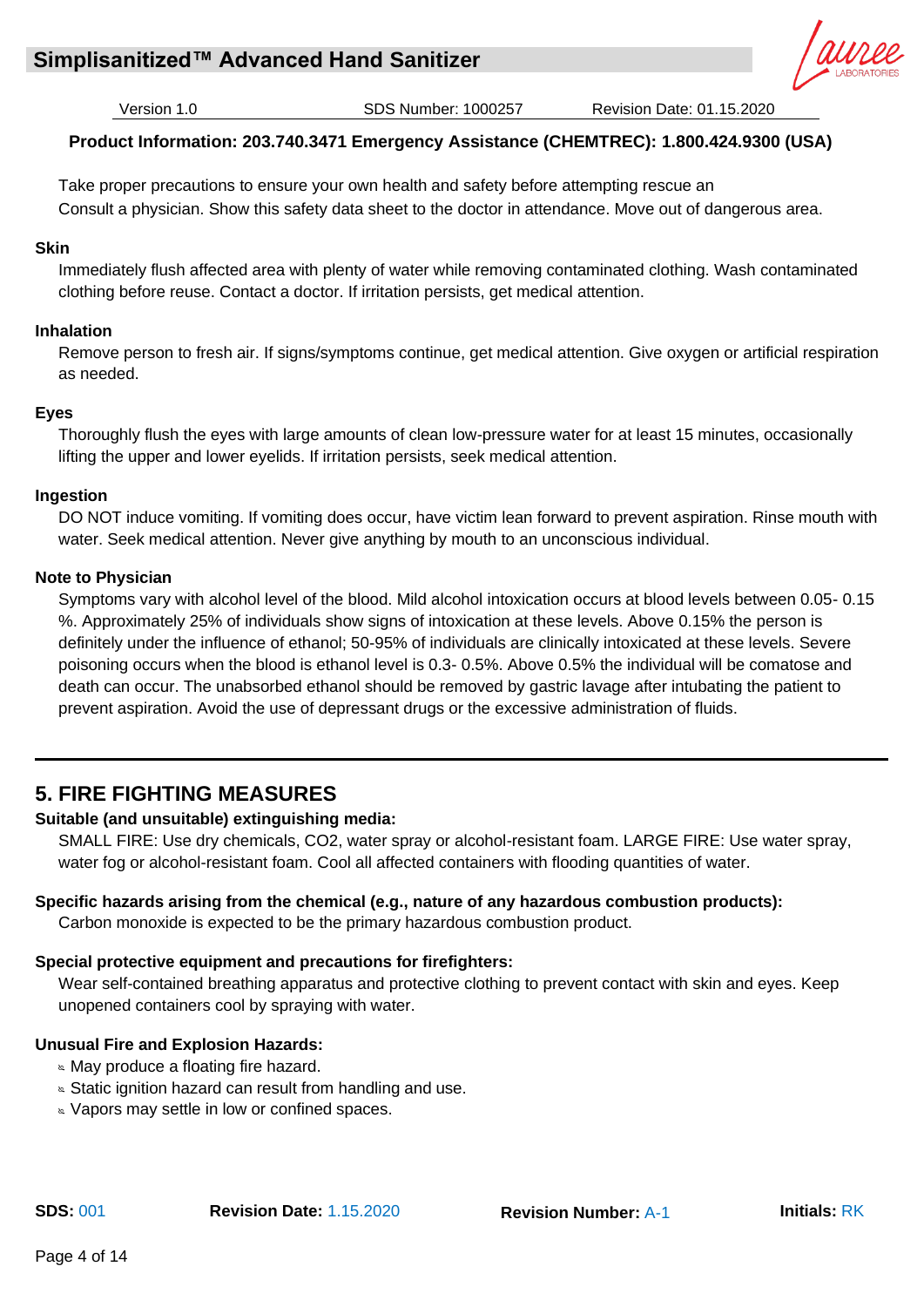

# **Product Information: 203.740.3471 Emergency Assistance (CHEMTREC): 1.800.424.9300 (USA)**

**Now 10 and 5 and 5 and 7 and 7 and 7 and 7 and 7 and 7 and 7 and 7 and 7 and 7 and 7 and 7 and 7 and 7 and 7 and 7 and 7 and 7 and 7 and 7 and 7 and 7 and 7 and 7 and 7 and 7 and 7 and 7 and 7 and 7 and 7 and 7 and 7 and** 

Alcohols burn with a pale blue flame which may be extremely hard to see under normal lighting conditions. Personnel may only be able to feel the heat of the fire without seeing flames. Extreme caution must be exercised in fighting alcohol fires. Fight fire from maximum distance or use unmanned hose holders or monitor nozzles. Cool containers with flooding quantities of water until well after fire is out. Withdraw immediately in case of rising sound from venting safety devices or discoloration of tank. Always stay away from tanks engulfed in fire.

**Flammable Properties Classification** OSHA/NFPA Class IB Flammable Liquid. **Flash point** 14°C (58°F) - closed cup **Autoignition temperature** 363.0 °C (685.4 °F) - (Ethyl Alcohol)

# **6. ACCIDENTAL RELEASE MEASURES**

# **Personal precautions, protective equipment and emergency procedures:**

Do not inhale vapors, mist or gas. Ensure adequate ventilation. Remove all sources of ignition. Evacuate personnel to safe areas. Beware of vapors accumulating to form explosive concentrations. Vapors can accumulate in low areas.

#### **Environmental precautions:**

Stop leak. Contain spill if possible and safe to do so. Prevent product from entering drains.

# **Methods and materials for containment and cleaning up:**

Highly flammable liquid. Eliminate all sources of ignition. All equipment used when handling this product must be grounded. A vapor suppressing foam may be used to reduce vapors. Do not touch or walk through spilled material. Contain spillage, and then collect with non-combustible absorbent material, (e.g. sand, earth, diatomaceous earth, vermiculite) and place in container for disposal according to local / national regulations. Use clean non-sparking tools to collect absorbed material.

# **7. HANDLING AND STORAGE**

# **Precautions for safe handling:**

Do not get on skin or in eyes. Do not inhale vapor or mist. Keep away from sources of ignition - No smoking. Take measures to prevent the buildup of electrostatic charge. Open and handle container with care. Metal containers involved in the transfer of this material should be grounded and bonded.

# **Conditions for safe storage, including any incompatibilites:**

Keep container tightly closed in a cool, dry and well-ventilated place. Containers which are opened must be carefully resealed and kept upright to prevent leakage. Consult local fire codes for additional storage information.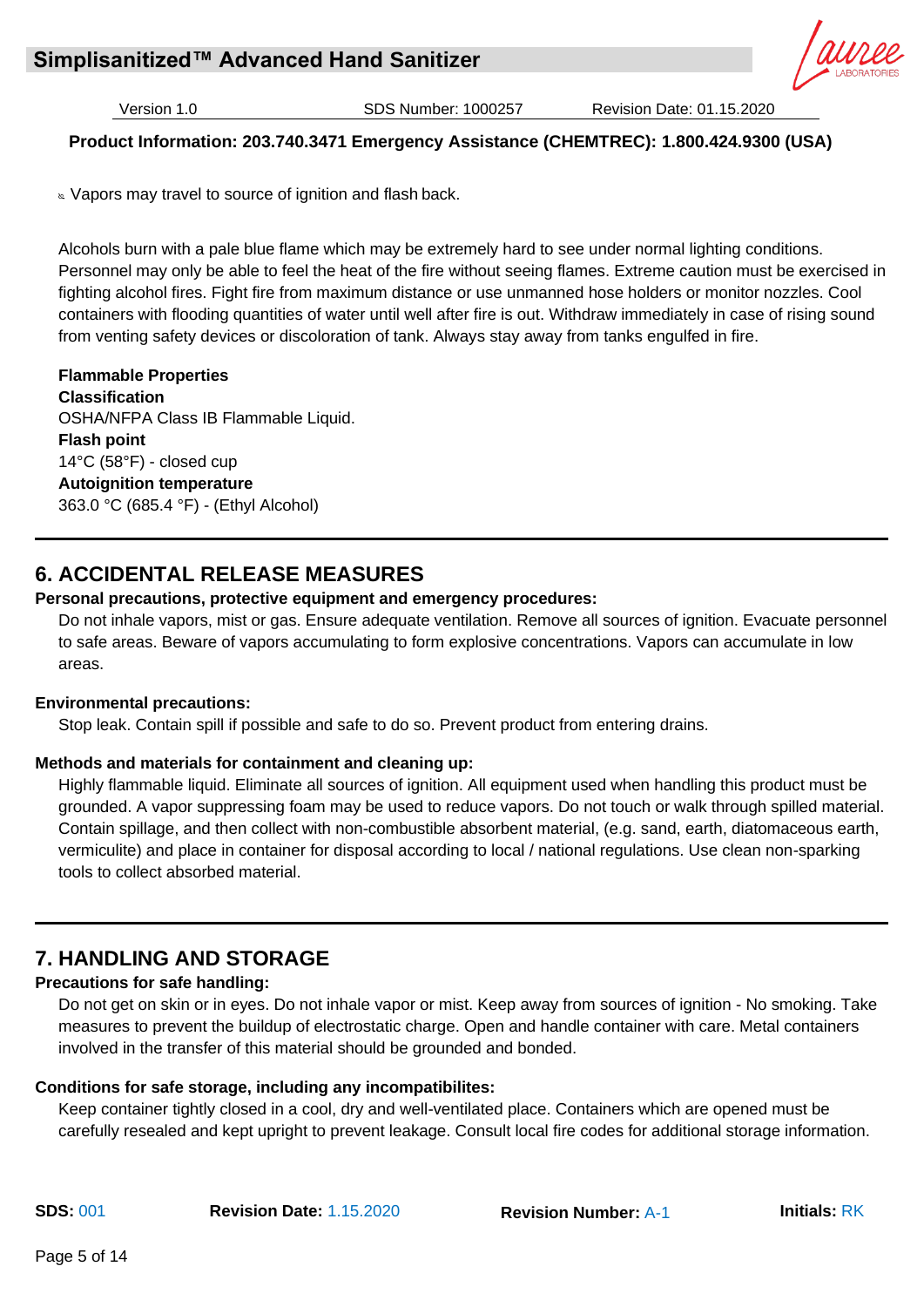# **Simplisanitized™ Advanced Hand Sanitizer**

Version 1.0 SDS Number: 1000257 Revision Date: 01.15.2020

**Product Information: 203.740.3471 Emergency Assistance (CHEMTREC): 1.800.424.9300 (USA)**

# **8. EXPOSURE CONTROLS / PERSONAL PROTECTION**

**Control parameters, e.g., occupational exposure limit values or biological limit values: Occupational Exposure Limits**

| <b>Component</b>    | <b>Source</b>     | <b>Type</b> | Value              | <b>Note</b>                                                                                                  |  |
|---------------------|-------------------|-------------|--------------------|--------------------------------------------------------------------------------------------------------------|--|
| Denatonium Benzoate |                   |             | No exposure limit  |                                                                                                              |  |
| Ethyl alcohol       | US (OSHA)         | <b>TWA</b>  | 1000 ppm / 1,900   | 29 CFR 1910.1000 Table Z-1 Limits for Air                                                                    |  |
|                     |                   |             | mg/m3              | Contaminants.                                                                                                |  |
| Ethyl alcohol       | US (ACGIH)   STEL |             | 1000 ppm           | <b>Upper Respiratory Tract irritation</b><br>Confirmed animal carcinogen with<br>unknown relevance to humans |  |
| Ethyl alcohol       | US (OSHA)         | <b>IDHL</b> | 3300 ppm           | <b>None</b>                                                                                                  |  |
| tert-Butyl Alcohol  | US (ACGIH)        | <b>TWA</b>  | 100 ppm, 300 mg/m3 | <b>ACGIH Threshold Limit Value</b>                                                                           |  |
| tert-Butyl Alcohol  | US (OSHA)         | STEL        | $150$ ppm          | OSHA Table Z-1 Limits for Air<br>Contaminants                                                                |  |

# **Appropriate engineering controls:**

General room or local exhaust ventilation is usually required to meet exposure limit(s). Electrical equipment should be grounded and conform to applicable electrical code.

#### **Individual protection measures, such as personal protective equipment:**

#### **Respiratory protection:**

Where risk assessment shows air-purifying respirators are appropriate use a full-face respirator with multi-purpose combination (US) or type ABEK (EN 14387) respirator cartridges as a backup to engineering controls. If the respirator is the sole means of protection, use a full-face supplied air respirator. Use respirators and components tested and approved under appropriate government standards such as NIOSH (US) or CEN (EU).

#### **Hand protection:**

Handle with gloves. Gloves must be inspected prior to use. Use proper glove removal technique (without touching glove's outer surface) to avoid skin contact with this product. Dispose of contaminated gloves after use in accordance with applicable laws and good laboratory practices. Wash and dry hands.

#### **Eye protection:**

Use chemical safety goggles and/or a full face shield where splashing is possible. Use equipment approved by appropriate government standards, such as NIOSH (US) or EN166 (EU) Maintain eye wash fountain and quick-drench facilities in work area.

#### **Skin and body protection:**

Choose body protection according to the amount and concentration of the dangerous substance at the work place.

#### **Hygiene measures:**

Handle in accordance with good industrial hygiene and safety practice. Wash hands before breaks and at the end of workday.

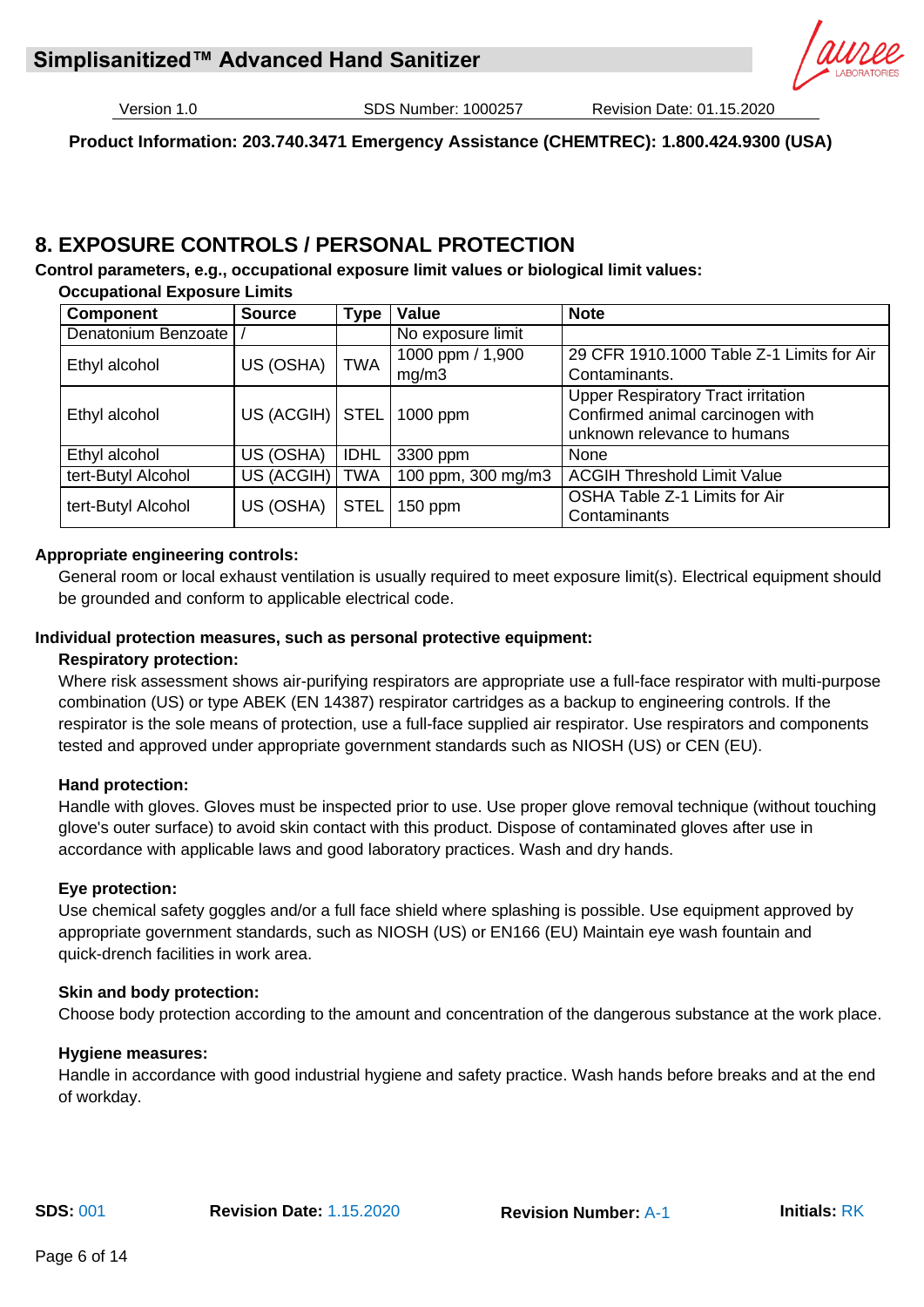

**Product Information: 203.740.3471 Emergency Assistance (CHEMTREC): 1.800.424.9300 (USA)**

# **9. PHYSICAL AND CHEMICAL PROPERTIES**

| Appearance (physical state, color, etc.)       | Liquid. Colorless liquid / invisible vapor.             |
|------------------------------------------------|---------------------------------------------------------|
| Odor                                           | Characteristic                                          |
| <b>Freezing point</b>                          | $-114^{\circ}$ C (-173 $^{\circ}$ F)                    |
| Initial boiling point and boiling range        | 78.3 °C (172.9 °F)                                      |
| <b>Flash point</b>                             | 14°C (58°F) - closed cup                                |
| <b>Evaporation rate</b>                        | Specific data not available - expected to be rapid.     |
| <b>Flammability (solid, gas)</b>               | Flammable                                               |
| Upper / Lower flammability or explosive limits | 3.3%(V) / 19%(V) (for 100% ethanol)                     |
| Vapor pressure                                 | 59.5 hPa (44.6 mmHg) at 20°C (68 °F) (for 100% ethanol) |
| <b>Vapor Density</b>                           | 1.6 (air =1)                                            |
| <b>Relative Density</b>                        | 0.796 g/mL at 25 °C (77 °F)                             |
| Solubility(ies)                                | completely soluble                                      |
| <b>Auto-ignition temperature</b>               | 363°C (685.4°F) - (Ethyl Alcohol)                       |
| <b>Decomposition temperature</b>               | Not pertinent                                           |
| <b>Formula (ETHANOL)</b>                       | C <sub>2</sub> H <sub>6</sub> O                         |
| Formula (tert-BUTYL ALCOHOL)                   | C4H10O                                                  |
| <b>Molecular Weight (ETHANOL)</b>              | 46.07 g/mol                                             |
| Molecular Weight (tert-BUTYL ALCOHOL)          | 74.12 g/mol                                             |

# **10. STABILITY AND REACTIVITY**

| <b>Possibility of hazardous reactions</b>                           | Vapors may form explosive mixture with air.                                           |
|---------------------------------------------------------------------|---------------------------------------------------------------------------------------|
| Conditions to avoid (e.g., static discharge,<br>shock or vibration) | Heat, flames, and sparks. Extreme temperatures and direct<br>sunlight.                |
| Incompatible materials                                              | Alkali metals, Ammonia, Oxidizing agents, Peroxides, Strong<br><b>Inorganic Acids</b> |
| <b>Hazardous decomposition products</b>                             | Hazardous decomposition products formed under fire conditions. -<br>Carbon oxides     |

# **11. TOXICOLOGICAL INFORMATION**

**& Component: Ethyl Alcohol 64-17-5** 

# **Signs and Symptoms of Exposure**

Central nervous system depression, narcosis, damage to the heart. To the best of our knowledge, the chemical, physical, and toxicological properties have not been thoroughly investigated.

# **Product Summary:**

Ethanol is not toxic by OSHA standards. Coingestion of sedative hypnotics or tranquilizers can increase the toxic affects of ethanol.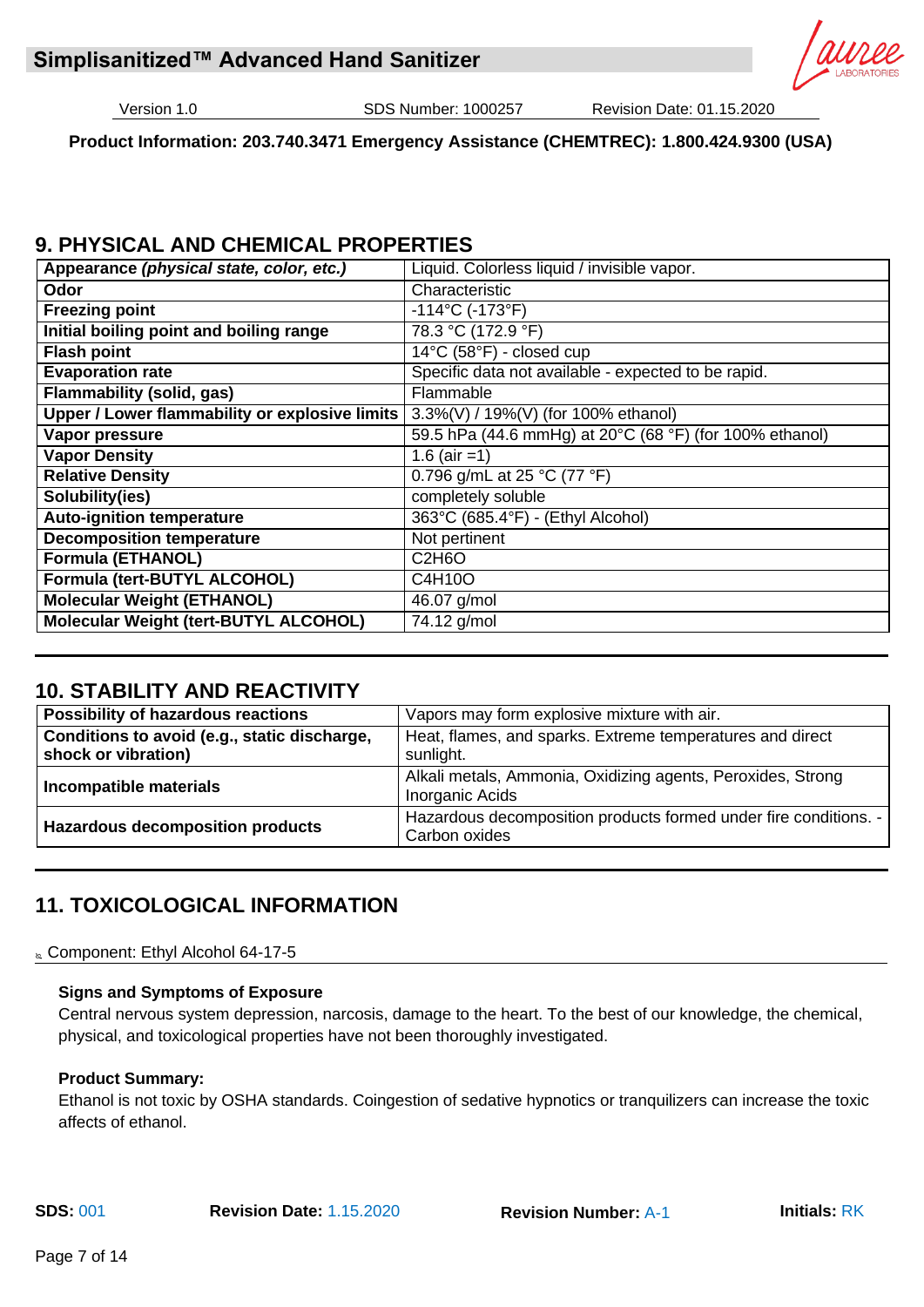

# **Product Information: 203.740.3471 Emergency Assistance (CHEMTREC): 1.800.424.9300 (USA)**

# **Acute Toxicity:**

| LC50 (inhl) | Rat   | 20000ppm       | 10<br>hrs. |
|-------------|-------|----------------|------------|
| LC50 (Oral) | Rat   | 7060mg/Kg BWT  |            |
| LDLo (Oral) | Human | 1400 mg/Kg BWT |            |

#### **Irritation:**

#### **Eyes (ETHANOL)**

Eye exposure to Ethanol generally causes transient pain, irritation, and reflex lid closure. A foreign-body sensation may persist for one to two days. Vapors produce transient stinging and tearing, but no apparent adverse effects. Transiently impaired preception of color may occur with acute ingestion or chronic alcoholism. Standard Draize eye test (rabbit) - Dose: 500 mg Reaction: Severe Dose: 500 mg/24 hrs Reaction: Mild

#### **Skin**

Standard Draize skin test (rabbit) - Dose: 20 mg/24 hrs Reaction: Moderate Repeated exposure may cause skin dryness or cracking.

#### **Carcinogenicity**

IARC: Not classifiable as a human carcinogen. ACGIH: Not classifiable as a human carcinogen. NTP: Not classifiable as a human carcinogen. OSHA: Not classifiable as a human carcinogen.

#### **Other Hazards**

| Organ       | <b>Description</b>                                                                                                                                                                                                                                                                                      |
|-------------|---------------------------------------------------------------------------------------------------------------------------------------------------------------------------------------------------------------------------------------------------------------------------------------------------------|
| Eyes        | Irritating to the eyes. May cause painful sensitization to light. May cause chemical conjunctivitis and<br>corneal damage.                                                                                                                                                                              |
| Ingestion   | May cause gastrointestinal irritation with nausea, vomiting and diarrhea. May cause systemic toxicity<br>with acidosis. Advanced stages can lead to respiratory failure, kidney failure, coma, and death.                                                                                               |
|             | Inhalation of high concentrations may cause central nervous system effects characterized by nausea,<br>Inhalation   headache, dizziness, unconsciousness and coma. Causes respiratory tract irritation. May cause narcotic<br>effects in high concentration. Vapors may cause dizziness or suffocation. |
| <b>Skin</b> | Mildly irritating to the skin. May cause dermatitis by de-fatting the skin from prolonged or repeated<br>contact.                                                                                                                                                                                       |
| Chronic     | Prolonged exposure can cause liver, kidney, and heart damage. Long term exposure can cause loss of<br>appetite, weight loss, nervousness, memory loss, mental retardation.                                                                                                                              |

#### Denatonium Benzoate 3734-33-6

#### **Product Summary:**

No data available for the mutagenic, teratogenic, or reproductive effects of the product.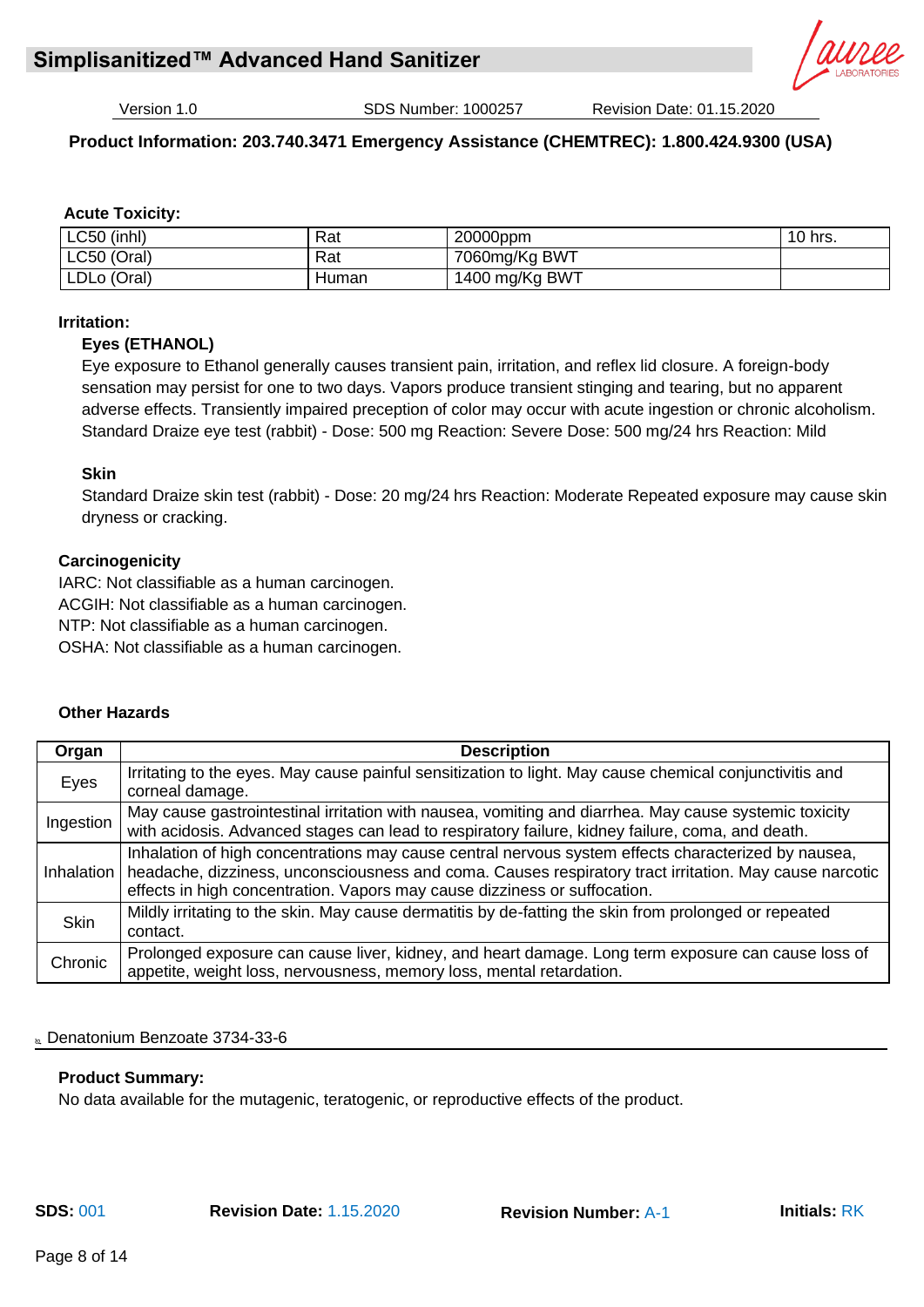

# **Product Information: 203.740.3471 Emergency Assistance (CHEMTREC): 1.800.424.9300 (USA)**

#### **Acute Toxicity:**

| )ral)<br>וריו<br>--- | Rat | $ \sim$<br>ma/ka<br>oo<br>. .<br>. . |  |
|----------------------|-----|--------------------------------------|--|
|                      |     |                                      |  |

# **Irritation:**

#### **Eyes**

Causes eye irritation.

# **Skin**

Slightly irritating to the skin. Repeated contact with neat product may dry the skin causing cracking and/or fissuring.

# **Carcinogenicity**

IARC: No component of this product present at levels greater than or equal to 0.1% is identified as probable or confirmed human carcinogen by IARC.

ACGIH: No component of this product present at levels greater than or equal to 0.1% is identified as a carcinogen or potential carcinogen by ACGIH.

NTP: No component of this product present at levels greater than or equal to 0.1% is identified as a known or anticipated carcinogen by NTP.

OSHA: No component of this product present at levels greater than or equal to 0.1% is identified as a carcinogen or potential carcinogen by OSHA.

# **Other Hazards**

| Organ             | <b>Description</b>                                              |  |
|-------------------|-----------------------------------------------------------------|--|
| Eyes              | Irritating to the eyes.                                         |  |
| Ingestion         | Harmful if ingested.                                            |  |
| <b>Inhalation</b> | May be harmful if inhaled. Irritating to the respiratory tract. |  |
| <b>Skin</b>       | Harmful if absorbed through skin. Irritating to skin.           |  |

#### & tert-Butyl Alcohol 75-65-0

# **Product Summary:**

t-Butanol is a known animal carcinogen. It has no confirmed teratogenic, mutagenic, or reproductive effects in humans.

#### **Acute Toxicity:**

| $\sqrt{2}$<br>LD50<br>(Dermal) | √abbit     | >2,000<br>ma/ka         |  |
|--------------------------------|------------|-------------------------|--|
| LD50<br>'Oral                  | Rai<br>___ | mg/kg<br>rν<br><u>.</u> |  |

#### **Irritation:**

**Eyes**

Rabbit - Irritating to eyes - 24 hours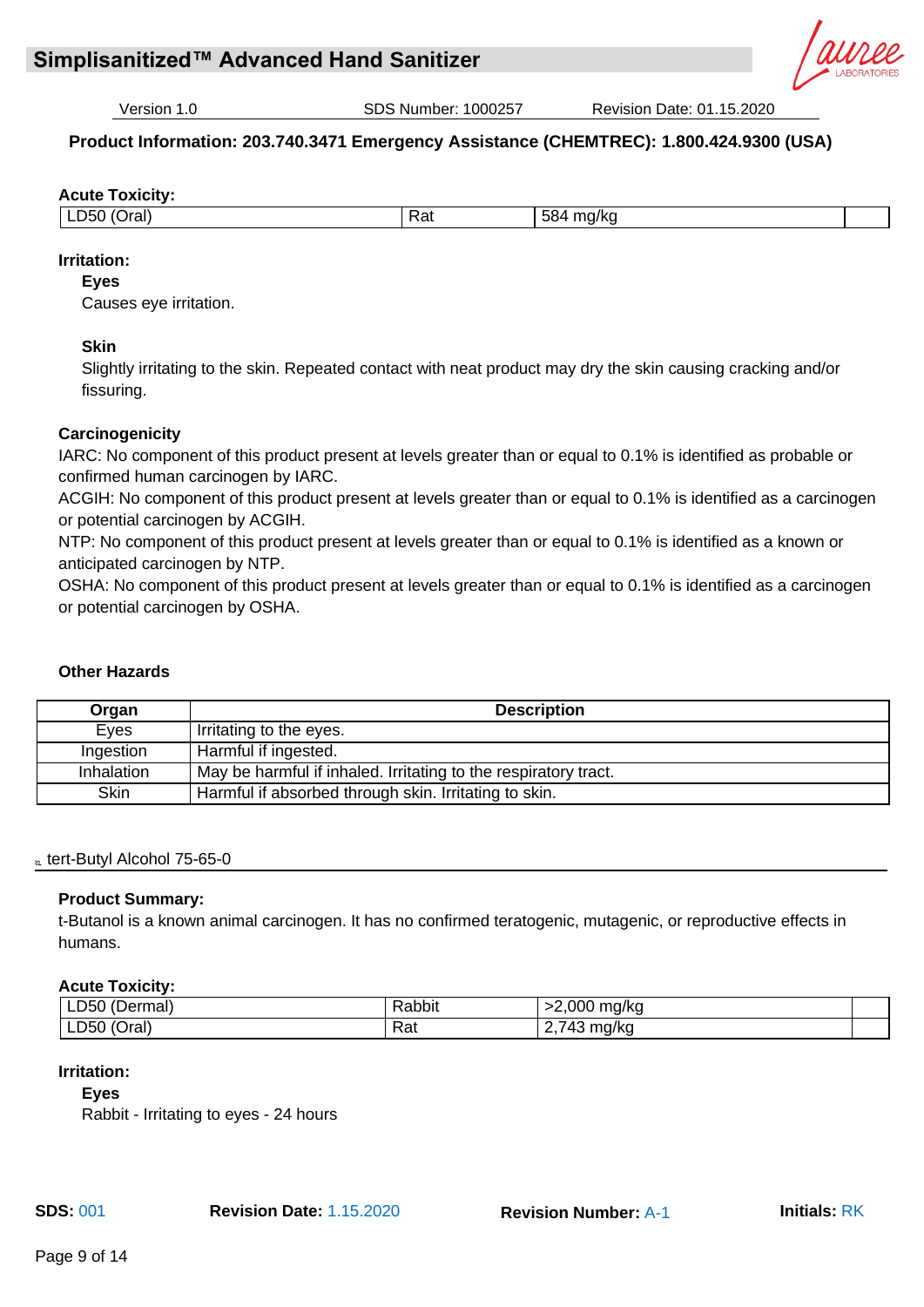# **Product Information: 203.740.3471 Emergency Assistance (CHEMTREC): 1.800.424.9300 (USA)**

#### **Skin**

Skin - rabbit - Mild skin irritation - 24 hours

#### **Carcinogenicity**

IARC: No component of this product present at levels greater than or equal to 0.1% is identified as probable or confirmed human carcinogen by IARC.

ACGIH: No component of this product present at levels greater than or equal to 0.1% is identified as a carcinogen or potential carcinogen by ACGIH.

NTP: No component of this product present at levels greater than or equal to 0.1% is identified as a known or anticipated carcinogen by NTP.

OSHA: No component of this product present at levels greater than or equal to 0.1% is identified as a carcinogen or potential carcinogen by OSHA.

#### **Other Hazards**

| Organ     | <b>Description</b>                                                                                                                                                                                                                                                                                                                                                              |
|-----------|---------------------------------------------------------------------------------------------------------------------------------------------------------------------------------------------------------------------------------------------------------------------------------------------------------------------------------------------------------------------------------|
| Eyes      | Irritating to the eyes.                                                                                                                                                                                                                                                                                                                                                         |
| Ingestion | Harmful if ingested.                                                                                                                                                                                                                                                                                                                                                            |
|           | Inhalation   May be harmful if inhaled. Irritating to the respiratory tract.                                                                                                                                                                                                                                                                                                    |
| Skin      | Harmful if absorbed through skin. Irritating to skin.                                                                                                                                                                                                                                                                                                                           |
| Chronic   | Prolonged or repeated breathing of high concentrations may cause symptoms of central nervous system<br>depression. May cause dermatitis by defatting the skin from prolonged or repeated contact. This material<br>has been shown to induce tumors in laboratory animals. These findings are not likely relevant to humans.<br>May be toxic to the developing embryo and fetus. |

# **12. ECOLOGICAL INFORMATION**

& Ethyl Alcohol 64-17-5

# **Ecotoxicity (aquatic and terrestrial, where available):**

**Acute Fish toxicity (ETHANOL)**

LC50 / 96 HOUR Oncorhynchus mykiss (rainbow trout) > 10,000 mg/l LC50 / 96 HOUR Pimephales promelas (fathead minnow) > 13,400 mg/l

# **Toxicity to aquatic plants (ETHANOL)**

Growth inhibition / 96 HOURS Chlorella vulgaris (Fresh water algae) 1,000 mg/l

# **Toxicity to microorganisms (ETHANOL)**

Toxicity Threshold / Pseudomonas putida 6,500 mg/l Summary: Inhibition of cell multiplication begins.

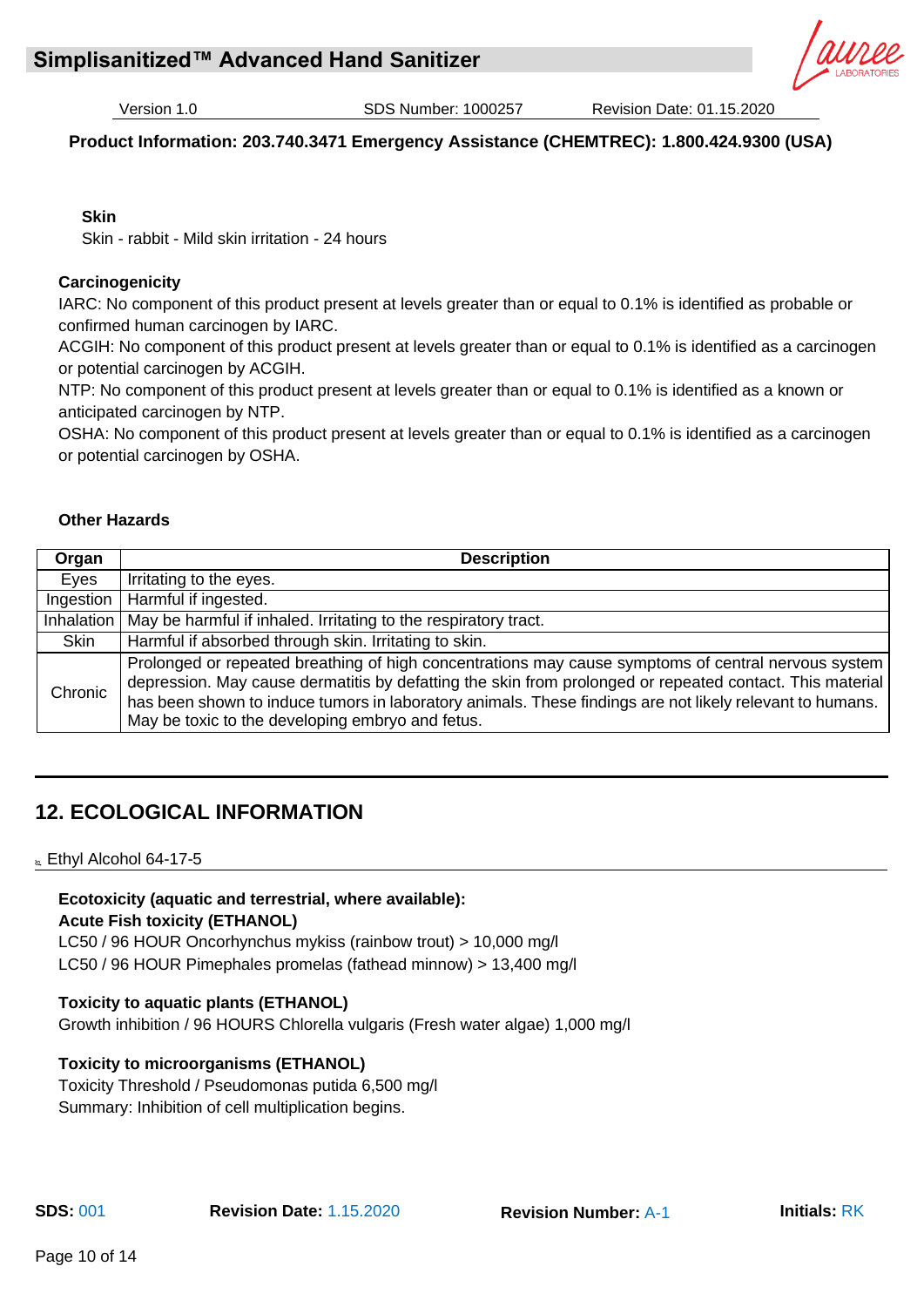# **Simplisanitized™ Advanced Hand Sanitizer**

Version 1.0 SDS Number: 1000257 Revision Date: 01.15.2020

**Product Information: 203.740.3471 Emergency Assistance (CHEMTREC): 1.800.424.9300 (USA)**

**Persistence and degradability:** Biodegradation is expected.

**Bioaccumulative potential:**

Biaccumulation is unlikely

**Lenatonium Benzoate 3734-33-6** 

**Ecotoxicity (aquatic and terrestrial, where available): Acute Fish Toxicity (DENATONIUM BENZOATE)**  LC50 / 96 hours Rainbow Trout >1000 mg/L

**Persistence and degradability:**

No data available

**Bioaccumulative potential:**

Biaccumulation is unlikely

**k** tert-Butyl Alcohol 75-65-0

**Ecotoxicity (aquatic and terrestrial, where available): Acute Fish Toxicity (tert-BUTYL ALCOHOL)** LC50 / 96 h Pimephales promelas (fathead minnow) - 6,140 mg/L

# **Toxicity to Aquatic Plants (tert-BUTYL ALCOHOL)**

Growth inhibition / 96 HOURS Chlorella vulgaris (Fresh water algae)- 1,000 mg/L

**Persistence and degradability:**

Biodegradability: Zahn-Wellens Test Result: > 99.9 % - Readily biodegradable.

**Bioaccumulative potential:**

Does not bioaccumulate.

# **13. DISPOSAL CONSIDERATIONS**

**Description of waste residues and information on their safe handling and methods of disposal, including the disposal of any contaminated packaging:**



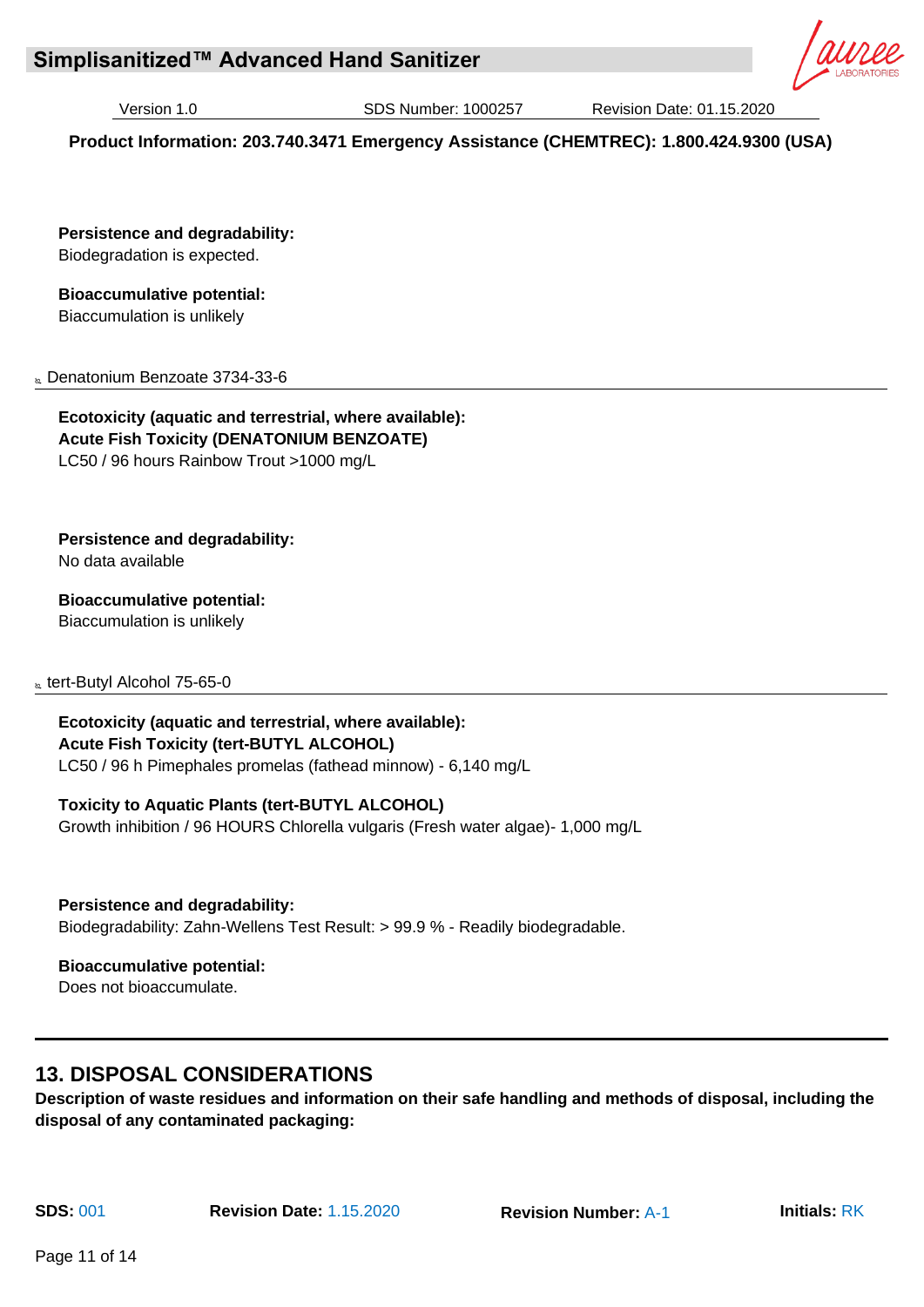

# **Product Information: 203.740.3471 Emergency Assistance (CHEMTREC): 1.800.424.9300 (USA)**

Burn in a chemical incinerator equipped with an afterburner and scrubber but exert extra ca material is highly flammable. Observe all federal, state, and local environmental regulations. Contact a licensed professional waste disposal service to dispose of this material.

# **14. TRANSPORT INFORMATION**

# **Description of waste residues and information on their safe handling and methods of disposal:**

| ∣ UN number                          | <b>UN1987</b>    |
|--------------------------------------|------------------|
| UN proper shipping name              | Alcohols, n.o.s. |
| Transport hazard class(es)           |                  |
| Packing group <i>(if applicable)</i> |                  |

# **IMDG**

UN-Number: UN1987 Class: 3 Packing Group: II EMS-No: F-E, S-D Proper shipping name: ALCOHOLS, N.O.S. Marine pollutant: No **IATA** UN-Number: UN1987 Class: 3 Packing Group: II Proper shipping name: Alcohols, n.o.s.

# **15. REGULATORY INFORMATION**

# **Safety, health and environmental regulations specific for the product in question:**

# **OSHA Hazards**

Flammable liquid, Target Organ Effect, Irritant

All ingredients are on the following inventories or are exempted from listing

| <b>Country</b>           | <b>Notification</b> |  |
|--------------------------|---------------------|--|
| Australia                | <b>AICS</b>         |  |
| Canada                   | <b>DSL</b>          |  |
| China                    | <b>IECS</b>         |  |
| European Union           | <b>EINECS</b>       |  |
| Japan                    | <b>ENCS/ISHL</b>    |  |
| Korea                    | <b>ECL</b>          |  |
| New Zealand              | <b>NZIOC</b>        |  |
| Philippines              | <b>PICCS</b>        |  |
| United States of America | <b>TSCA</b>         |  |

# **SARA 302 Components**

No chemicals in this material are subject to the reporting requirements of SARA Title III, Section 302.

**SARA 313 Components**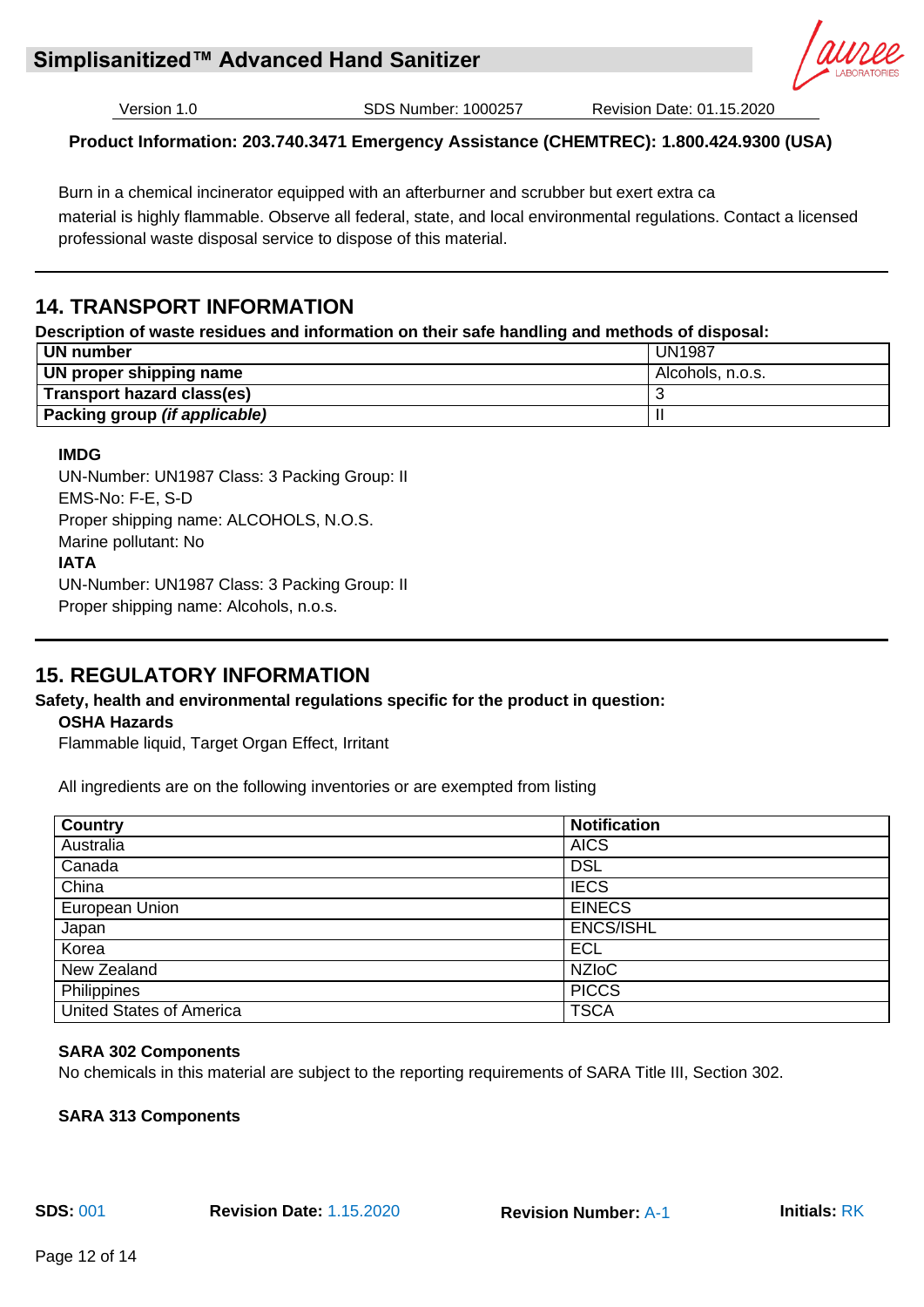

# **Product Information: 203.740.3471 Emergency Assistance (CHEMTREC): 1.800.424.9300 (USA)**

The following components are subject to reporting levels established by SARA title III, Sect Alcohol CAS-No. 75-65-0 Revision Date 2007-07-01

# **SARA 311/312 Hazards**

Acute Health Hazard Chronic Health Hazard Fire Hazard

# **CERCLA**

No chemicals in this material with known CAS numbers are subject to the reporting requirements of CERCLA

# **Massachusetts Right To Know Components**

Ethanol CAS-No.64-17-5 Revision Date 2007-03-01

tert-Butyl alcohol CAS-No. 75-65-0 Revision Date 2007-07-01

# **Pennsylvania Right To Know Components**

Denatonium Benzoate CAS-No. 3734-33-6

Ethanol CAS-No.64-17-5 Revision Date 2007-03-01

tert-Butyl alcohol CAS-No. 75-65-0 Revision Date 2007-07-01

# **New Jersey Right To Know Components**

Denatonium benzoate CAS-No. 3734-33-6

Ethanol CAS-No.64-17-5 Revision Date 2007-03-01

tert-Butyl alcohol CAS-No. 75-65-0 Revision Date 2007-07-01

# **California Prop 65 Components**

WARNING! This product contains a chemical known to the State of California to cause birth defects or other reproductive harm (ETHYL ALCOHOL) CAS No. 64-17-5 Revision Date: December 11, 2009

# **16. OTHER INFORMATION: INCLUDING INFORMATION ON PREPARATION AND REVISION OF THE SDS**